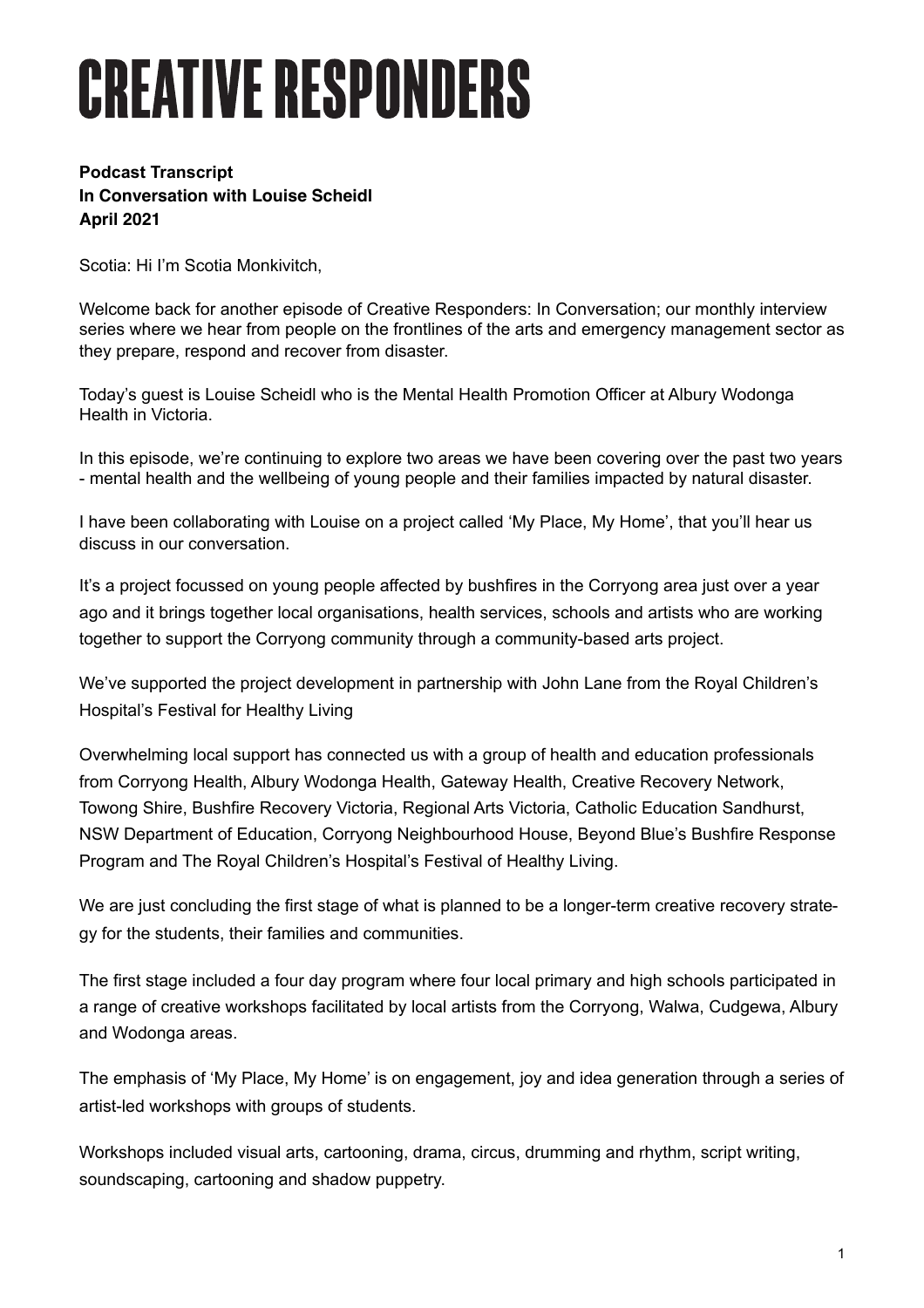Artists plan their workshops led by the question – how does creative engagement help us share stories?

I sat down with Louise in person in her lovely home in Yakandandah and we chatted over cups of tea on a beautiful Autumn day.

I hope you enjoy this conversation with Creative Responder, Louise Scheidl.

Scotia: Thanks for joining us today, Louise, and thanks for bringing me into your home. I'm sitting here in front of Lou's beautiful wooden heater with the with the view of her yard and her chickens and the glorious bush around us. What a beautiful place you have.

Louise: most very welcome, Scotia. Most very welcome.

Scotia: So before we talk much about 'My Place, My Home', which is how I met you, Lou, can you tell us a little bit about what you do - like what was the journey that took you to where you are working now? So, Louise, is the Mental Health Promotions Officer working in early intervention and capacity building teams as part of Albury Wodonga Health, that's your current role, but tell us a little bit about yourself.

Louise: Well, just I guess I can I've been working in this role in particular for about 14 years now, and it's it's a great role. We have a very large footprint up in the north east of Victoria. And we we go a little bit across into the north, into the New South Wales border, across into Albury and in and around that little local area.

And then up in the very north east, in the high country, in the upper Murray, we we go across over to Khancoban as well. So we have a very large footprint. And I get to know and meet a lot of people in different communities in through my role.

My profession is as an occupational therapist and I've been working in mental health, I've only ever worked in mental health as an OT since the mid 80s. So I'm one of those dinosaur OT's, but I have always worked in mental health and I've worked in the whole range of of of people going through their mental health crisis or growth, depending on where they're at.

And all the way through that. I was very fortunate that I my, my, my teachers that were part of that process used creative therapies throughout the whole, the whole part of our therapeutic approach and support for people. And we had a really - looking looking back at it and then looking at currently now with mental health, the the the the approaches of mental health, which is all around recovery and really empowering a person to find their own journey and to support them in their journey, that's what we were doing back then, which was fantastic.

You know, we just didn't have the evidence. But creative therapies was a huge part in enabling people to find their own sense of creativity and to actually find their own sense of hope for themselves. And so that was wonderful. So that's always been part of my work. It's always flowed through - the use of creativity and the impact that can have on someone's health. Yeah.

Scotia: So your community here, the north east and East Gippsland regional Victoria, were significantly impacted by the bushfires of 2019 and 2020 at Christmas and into the new year period. Can you tell us a little bit about that experience for your community?

Louise: Well, it was there was many different, I guess, experiences from different parts. So the north east has got quite a lot of different areas within it. The particular area that was most dramatically impacted by the fires was in the very upper what we call the upper Murray. So very high up into that part of our catchment area.

And the fires started across on the New South Wales side of the river and and spread across. And they they were ferocious and they really, really, just really impacted, it just went through small communities, places were razed and there was just this whole whole sense of, I guess, destruction around four parts.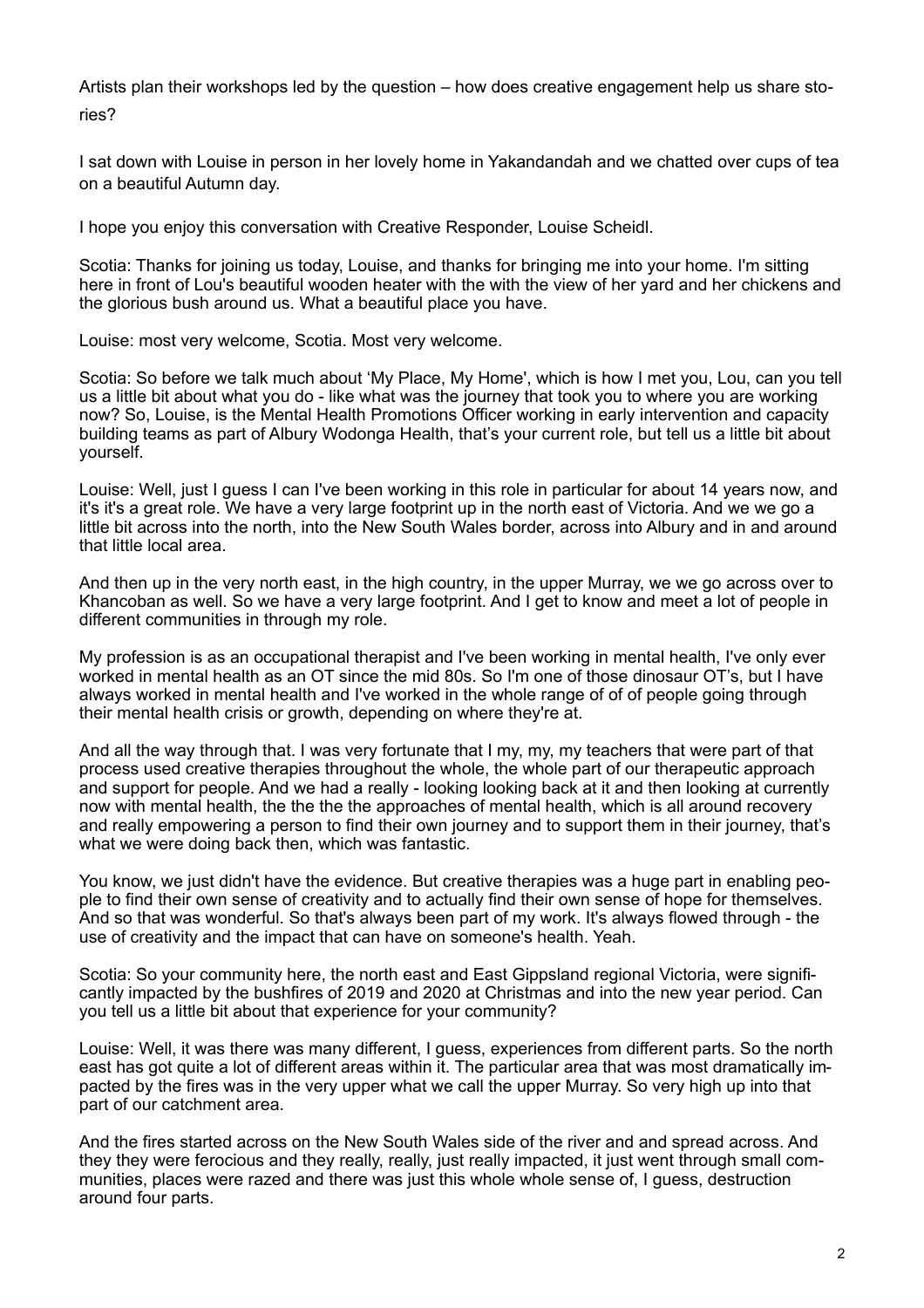Some of the impact of it was that also the communications went down. And so what that, that ended up resulting in is that a lot of a lot of people and communities couldn't connect with each other. So, you know, you can imagine the distress that that would cause to people not knowing and not being able to contact relatives or husbands or wives or who were separated due to their due to the fires.

The other impact that it had was the electricity or went down as well. And so, for example, the whole town of Corryong basically had to be evacuated. And so, you know, they they just all had to leave and just go and the stress and the dislocation and I guess also that anxiety that comes with people being left behind, but then not being able to contact them because there was no phones.

So there was just it was just a real extreme situation that was caused there and some of the stress, I would say, is not only not necessarily because the fire impacted them or burnt a house or a property, but, you know, it was just the fact that they were so had to be just separated and didn't know what was going on and were sort of caught in that that that whole really surreal space of not knowing, but just completely overwhelmed with anxiety, t

Scotia: That notion of taking any connection of what we see as safety being removed.

Louise: Oh, yeah. And and just that sense of connectedness, you know, you just don't realise how important it is to be able to you know, I've just spoken to, you know, my loved one and I know they're all right or I know what's going on for them. But not knowing is is is so distressing.

The other thing is, I guess there was a lot of smoke around and there was a lot of that, the whole living with that whole aftermath of it was was also very stressing for people who had impacts on their on their health as well.

And then not long after, there was another another weather event with a lot of rain and actually sort of some flash flooding. And that also really, really impacted communities as well, especially the farming communities where already and I guess I didn't cover this before, but the farming the a lot of the fires went through the farming areas. And so, you know, the whole destruction of of herds, of of cattle, of of sheep, of all their fences and just, you know, and all the stock and all the feed, I should say, you know, just just the enormity of of what of what they were left with. I think that that's also so, you know, the people in the town also suffered financially and all the stress that comes from it. But there was also this other layer with the farmers of this enormous amount of work that they needed to do, which was only compounded the stress of all that was only compounded by the fact that Covid came in.

So just as people were starting to wrap their heads around and going, okay, now we need to you know, we had fire blaze [Blaze Aid] coming up to help. And, you know, there was sort of starting to get some rebuilding going on or at least trying to contain what was going on and looking towards how do we look after the well-being of our of our community emotionally as well. And then all of a sudden when Covid came in, that just stopped. And so this was another insult, if you like, or not insult but assault to the whole mental health and wellbeing of those communities up that way. Yeah. So it's it's been a big impact. Very big impact.

Scotia: And we connected in, I think in early 2020 with conversations around how we could help, particularly at that point around children, young people and, and the connection into the schools. And so began this process which has come to be called 'My Place, My Home'. Yeah, I can you tell us a little, Lou, about what the premise behind that project and how it's evolved and what its kind of goals are?

Louise: Oh, look, it's just it's it's been fantastic. It's been firstly, can I just say how fantastic was and how wonderful it's been to have this other, you know, have your input to have the Creative Recovery Network, you know, lending its lending, its support to the sowing of seeds and and then the, you know, the germination of an idea all the way along the way.

And we've also had some great support as well from the Royal Children's Hospital through the Festival for Healthy Living and John Lane was involved in that, too. So there's been a feeling of this real brains trust and a bigger picture being able to look at the big picture so that that's that's been really so not only inspiring, but affirming and reassuring for me and given me the ability to be here on the ground to throw these opportunities or possibilities out to others that I have got connections with.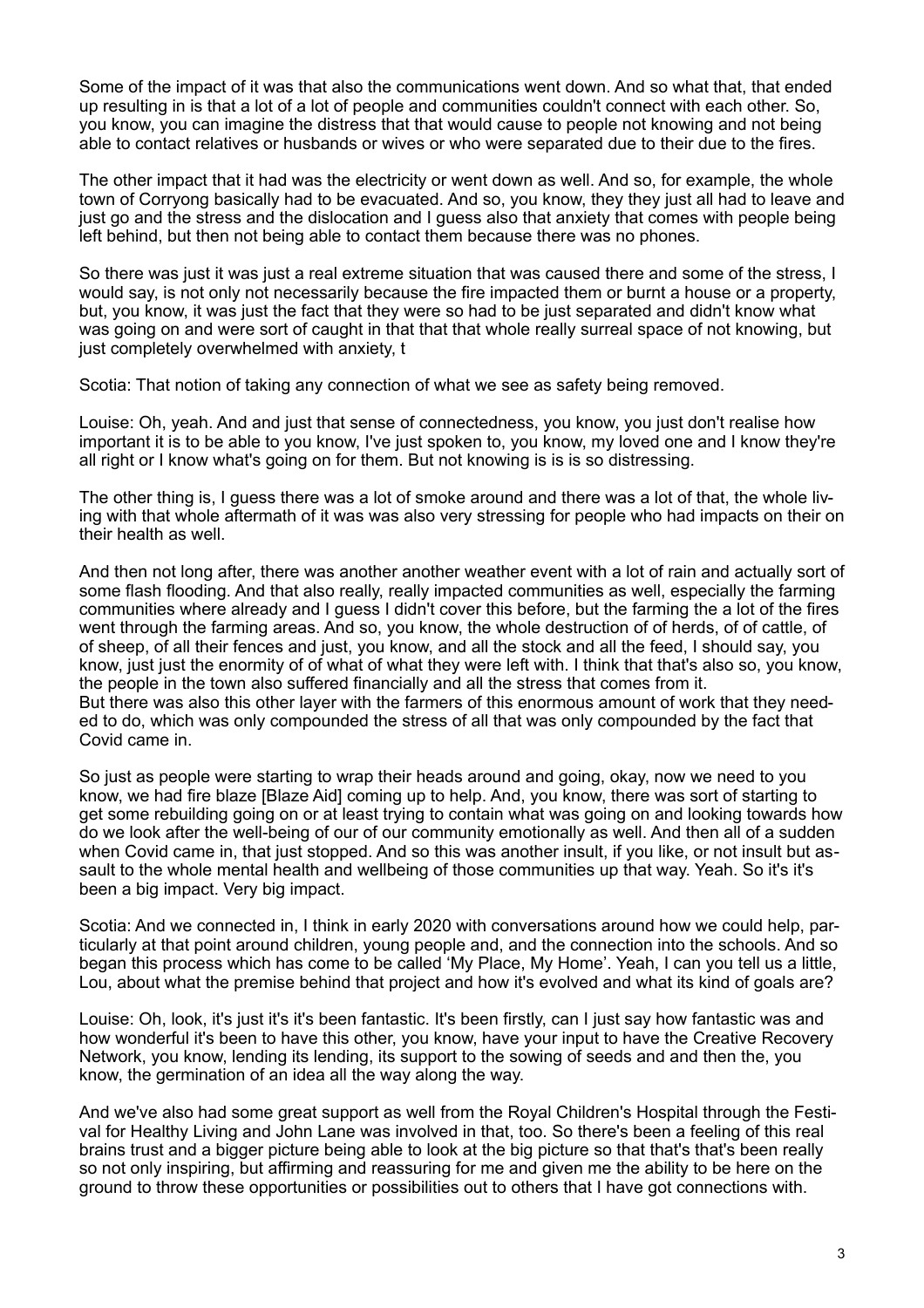So my role in here in in this area is over the years I've created a lot of relationships with people working in a whole lot of different organisations. So I work from a mental health area. But because my role is around capacity building, I'll work with the youth sector, I work with the education sector, you know, family violence sector, working in with the police, with general health of children, children and families work. So always keeping those relationships going. This has been, you know, an opportunity to just pull those guys together and say, let's have a think about something. Let's let's throw the possibility, what would it be like if we just started to contemplate using the arts or evolving the arts in a really dedicated way to being part of a recovery process?

And it's nothing new. But I think it just needed that first question. And and I was very lucky that I had a lot of people that just answered the call. It was really just would you like to come and talk to these couple of really great people being John Lane and yourself to just consider this as something to think about? And, you know, we were struggling up here, not struggling, I don't know if that's the right word, but it was stymying through Covid because the stuff that we would really want to be doing to get the community together, to feel that to build that connection or to reinforce the connections, we were stymied. We didn't have any thing we could do because of Covid. So I think the curiosity was there of, oh, yes, let's let's let's consider something different. And there was some space for us to consider that and I think it just happened to be serendipity.

Scotia: Yeah. And I think there's something very important in this work around that potentiality of collaboration and how we do have a real need actually to come together to share ideas and resources. And that was really important in this process.

I think often in in the process of recovery, we can be quite siloed in the work that we're doing but the importance of somehow finding avenues or opportunities to bring the collective wisdom or the collective resources together to try and build a stronger base for everyone really is is a really important step.

Louise: Yeah, that's so true. I think, you know, and the people that came to this meeting, like when when I tapped a few people on the shoulder and invited them along, I was trying to throw a broad as cast and cast the net as broad as I could because there was a lot of people that did have bushfire funding that were tasked with responding or being the agency to do this, this and this.

And and it can be very much about people going off and doing your own thing. But we all knew and we all know that sort of mantra of we need to respond to what the community's needing, but it was like, how do we how do we keep doing that? How how can we make sure that we're all on the same page?

And there were some groups that were pulled together and that was all fine and good. And they're still going and doing some great work, looking at all the ranges of well being. But this one just seemed to resonate. This one just seemed to pull together and it was almost like we turned it back around.

Here was the the idea and the thought and the angle of how to approach things and all these people that had a bushfire filter, you know, of recovery work came along and considered it. So it sort of it just brought everybody together straight away rather than the other way of. So, yeah.

Scotia: So tell us a bit about 'My Place, My Home'

Louise: So my place my home started off very, very loose with just really looking at here's the idea. Have a think about using how can we how can we best incorporate the use of arts and culture in the recovery process up in that Upper Murray area.

Let's let's have a look and see how could we do that, what can we come up with? And John Lane being working for the Royal Children's Hospital and myself working mostly targeting, supporting young people between the ages of nought and 18.

So young people is my sort of target group, if you like, if you if you want to put it that way. We sort of thought that might be a good place to start with, but yet we were open to any of those people sitting around the table. If there was some ideas that they thought would go and respond to different parts of the community in the population, that would be fine.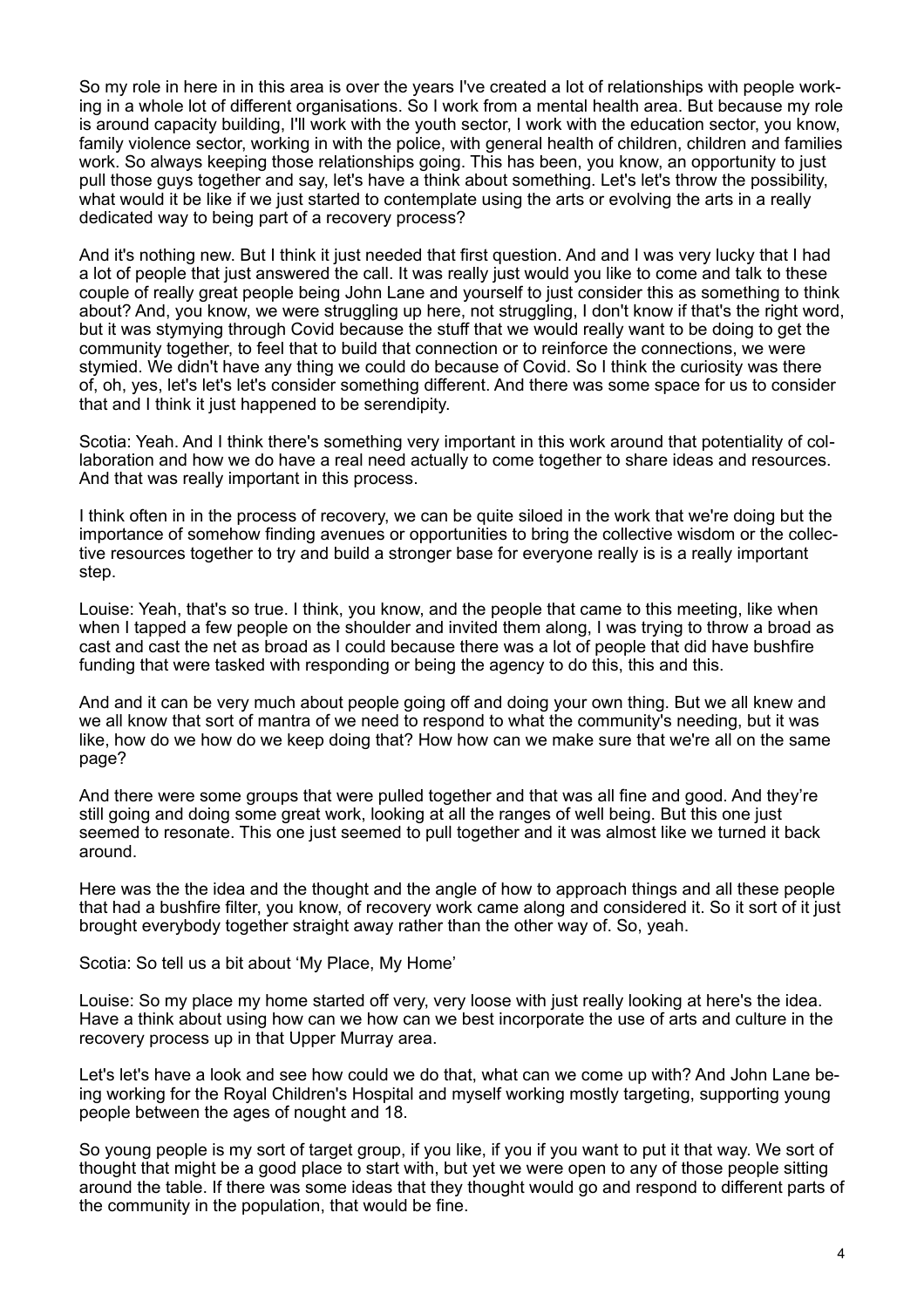But we actually came up with the idea that it would be good to focus on schools because we get not only do we support young people themselves and help them with their sense of agency and empowerment, but we also there's also the adults around those kids.

There's the teachers that have all gone through, some of them had gone through their own own sort of experiences of bushfire, as well as just supporting the kids there. And so they get they get the they sort of get the benefit of of of some sort of a creative approach to this recovery project. And then around them that flows on a little bit further.

The organisations that all came and sat around, they were local organisations. They had people that were on the ground as well and parts of those communities. So we could sort of see that if we if we sort of targeted the young kids in that area through the schools, it was a great way for us to really focus, I guess, give some focus on a project without it being too descriptive.

So the other thing that we we sort of came to know is there wasn't a lot of voice of young people in a lot of the recovery conversations, the planning and the feedback and all the agencies that got together were very adult focussed - talking on behalf of young people, of course, but it wasn't actually their voice in their saying this is this is what's important to us. And this is what we think might be useful to happen around here for us to make it more meaningful where we live.

And so we were really, I guess, talking around that and then coming up more and more, it sort of started to evolve into why don't we create, first of all, an opportunity for kids to experience different art forms and art mediums that they may not get because it's a fairly isolated area up that way. So there's not a lot of a lot of things that go up there in terms of, you know, travelling plays or a lot of different the arts community, there is an arts community up there, but it's it's it's still quite small in some ways and not necessarily highly established in terms of other people being able to be involved in different activities or events.

So there was that part of that was let's get the kids, let'sgive the kids an opportunity to have a try, because they need to know something. They need to know what it's like to see if that's what they want to do more of. So that was one part of it.

And the other part was, well, let's let's also try and elicit what do they like, what's the what's not only what do they like, but what's their idea of what's going on? What's their experience like? How can we understand and start to hear their stories?

And so that's when it started to gel a little bit more, we had a couple of local organisations that had funding bushfire funding that said, yep, we'll throw money in. And so all of a sudden, you know, we had one meeting, it was fantastic because one person representing a local organisation said, yep, we'll throw some money, we'll throw X amount of dollars in. The next person said yep, we'll throw some money in too and we'll throw some money and by the end of it, I think we had about 20,000 dollars at the end of one meeting. It was like, oh, my God, that's fantastic. You know, this is people wanting, so the curiosity to start with, but then also this no, we're committed, we're going to throw in and give this a go and support the idea. And then it just kept growing.

And we ended up with a very short window of opportunity to run this because we had to try and work with the four schools that are up there. And that's always, trying to juggle schools is not easy.

But we we managed to get we managed to get that happening. So, you know, we were able to, we had a very short time then between getting some funding, getting some local funding, and we decided to create four days for workshop days where students could get an experience of different art forms with different artists.

And then we would also be gathering some information gathering and listening to what stories they had and and then doing an evaluation of it. So sort of like a big scoping project from this.

We are now putting together the data we've gathered from those days, and we will come up with a report and we'll put that back to the working party. And the working party will then decide where do we want to go from there? And hopefully we are hoping that they will want to incorporate in a more long term or medium term to actually be delivering more, more art based projects.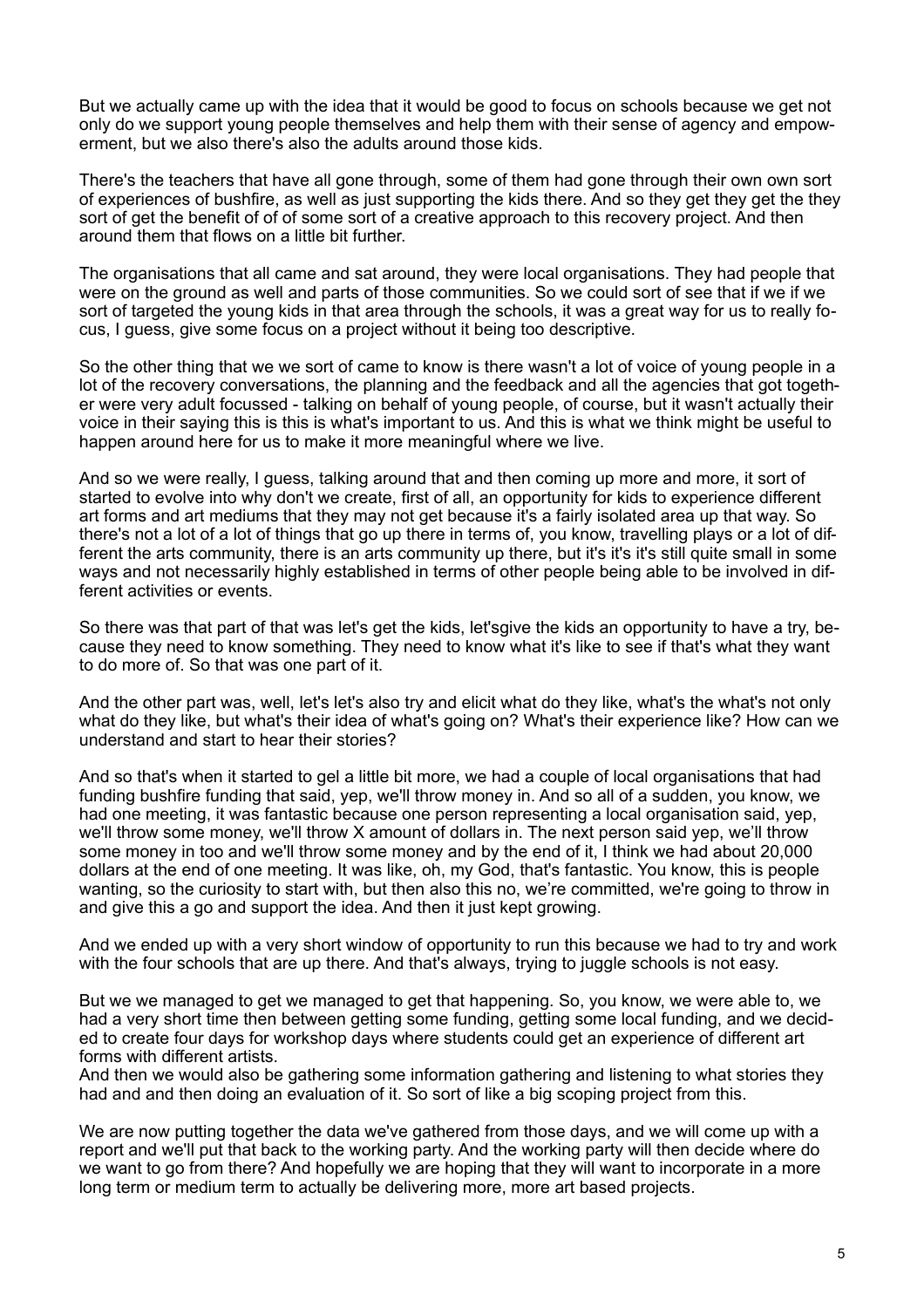So the four schools that we we had involved in this project, three of them were primary schools and one of them is a, you know, not only primary school but a secondary school as well.

So the four day workshops, we we split them up into two days being for primary schools only. And that was basically for two hundred and three kids. So the first day of the workshops for the primary school, we had the artists go out and deliver their workshops in the schools. So they got a a real sense of the place for each of those schools. And some of the schools are tiny, like they've got nine kids in the school. So, you know, they're they're really tiny little schools. So it's wonderful for the artists to go out and experience that.

And then we also had on the second day for the primary schools, we had all the primary schools come together and be there at one school, and we had all those kids broken up into different groups and they rotated then and got an experience of the artists through the day. And we had a book end of the day with all the kids coming together, breaking into their groups, and then at the other end of the day, sort of sharing a little bit of a show and tell about what they did. And it was just lots of fun, very high energy.

The artists were all very buzzed and were able to share some of the different different sort of processes that had come through and some of the themes and the the outcomes that the kids came up with in their workshops. And and then for the second part, for the second part of the the two day workshops, so the final the third and fourth day, they were specifically for the high school.

So we just stayed in the one place and the students between grade seven and grade ten, they all got a chance to have a workshop with every different artist. So they got it, they got a chair, so the students got a chance to have a workshop with every different artist. So that was fantastic.

Scotia: So one of the important things about this process was how we bought the kind of collective team together to work in those schools. Can you tell us a little bit about that?

Louise: Yeah, this is just I think this is what makes it really magic. Not only did we manage to bring together a fantastic group of artists that, you know, really got this whole idea about supporting and helping the community through their art and really facilitating that with the kids and with the others around it.

But also, we brought in another aspect, which there was a group of people that were mostly from health backgrounds, and they came in and we called them the 'wellbeing angels'. And so the idea was that an artist was teamed up with a wellbeing angel and they were part of facilitating to a group of kids

Scotia: in conjunction with the teachers...

Louise: …in conjunction with the teachers there as well. So in each group of students, they had an artist, they had a health worker as a well-being angel, and they also had the teacher all there supporting and surrounding those kids in their creative process.

And, you know, that's one of the I think one of the magical things about this particular project is that we've brought together, if you can think of a Venn diagram and you've got, you know, your health circle, you've got your arts circle and you've got your circle of education and teachers and where they meet, where they all intersect, that's the magic.

And that's what 'My Place, My Home' is. It's that space where we're all coming together and and sharing and inspiring each other and supporting each other and energising each other to help support the kids. So, yeah, it's great. It's fantastic.

Scotia: So where do you go from here?

Louise: Well, we where we go from here? We hope that this is just the beginning. As I said, we really were thinking of these four days in this particular part of the project as a scoping project.

So we were gathering as I said, we gathered information, feedback from kids, from the kids, from the teachers, from the artists and also from the well, from the working party group that actually have enabled through their funding and support for this to occur.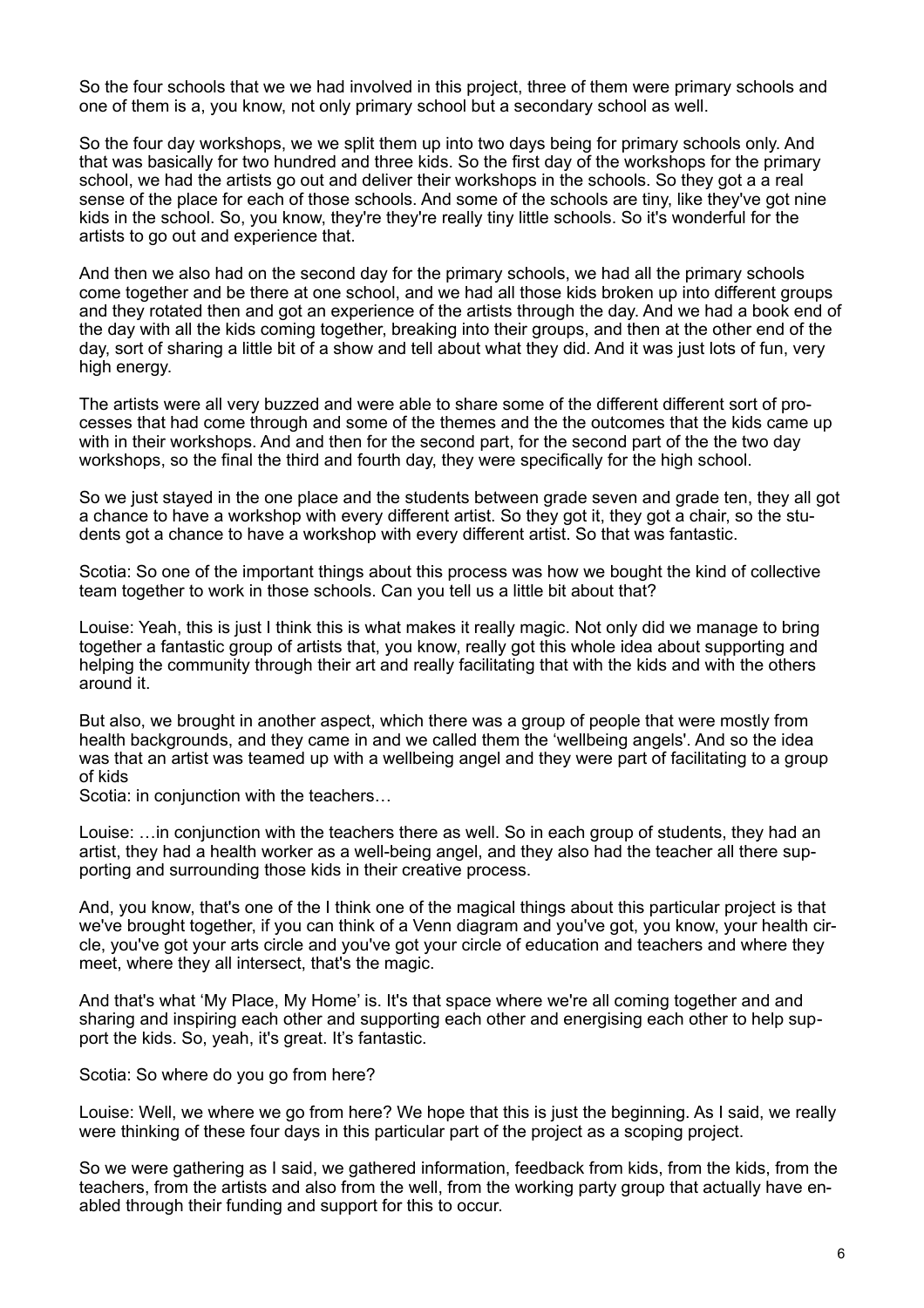And we're putting that into a report. So we're taking that back to the well-being to the well-being group, the working party group, I should say and then we will see where to from now and our hope is that from the feedback we got, people are very energised and really want to keep this going and can see the benefit of it for not only the young kids, but in the in the community, but other parts of the community potentially, too.

So there's definitely a resolve and I think it's galvanised that. And so we're looking for further funding and looking at medium to long term projects, which we know is the way we have to work when we're looking at recovery work. We cannot do short term. We need to be looking at longer term projects. So that's where we'll be heading, that's our angle.

Scotia: I mean, it's interesting because you mentioned before all the layers of impact that have occurred, drought and fire and flood, then Covid and that's going to be the continual landscape that we're working with, isn't it? So where do you think from your experience, that there might be changing notions of leadership or ways that we might start to rethink about bringing in alternative ways of working, like a creative responder kind of process or other alternative ways than the traditional recovery programmes?

Louise: Well, I think from a localised point of view, the experience that we've got going on up in the Upper Murray in terms of this project and the impact it's had and the impact it's had on the relationships of all those communities, not only the communities but the services working to support those communities - that gets fed back, that's getting fed back higher up.

And I I do believe that that's where it's going to go, that this is a sort of a structural change that needs to happen where this will be incorporated into, you know, the broader strategies and the broader sort of sets of responses.

I'm hoping that the new agencies that are being developed up through federally and and at a state level, that from a grassroots point of view, like the project we're running, that we're able to to to be able to pass on these messages back up there and in such a way that we can we can actually have them incorporated into longer term approaches and approaches that are not just written down, but are actually resourced, that resources are actually allocated as much as they're allocated to other parts of a response that resources, not only human resources, but, you know, you need financial resources that that is allocated as well. And that's part of it.

Scotia: And what about you? Like, if you think about your own practice, where does creativity in the arts sit in your in your world

Louise: As a professional?

Scotia: Well, as a professional, as someone who works in this as a profession but also for yourself personally. What's an experience that you could share that shows, you know, some some importance around the impact of involving creativity?

Louise: Oh, well, look, I think in my in my professional work, when I've done, you know, the therapeutic work, both individually and group work, it's it's just a no brainer.

And we have more and more we have more and more current research that's that's sort of providing good evidence for it. But, you know, the right brain, we've we live in our bodies, we feel we have emotions and we not always switched on in our cognitive.

And I find that art is just and art based therapies and art based approaches is all, as I said earlier on, is really about encouraging someone's individual creativity, whatever that means in their life, whatever is meaningful for them.

And it's also about creating and affirming that sense of hope for someone for themselves. So that's where I come from. And to me, the creative arts is just that way that just helps enable that to happen.

And it's it just creates a really wonderful horizontal relationship with people as well. You're not becoming an expert or any of that type of power. It's all about actually just being side by side and just walking along with someone and maybe helping support them when they need it or point things in differ-